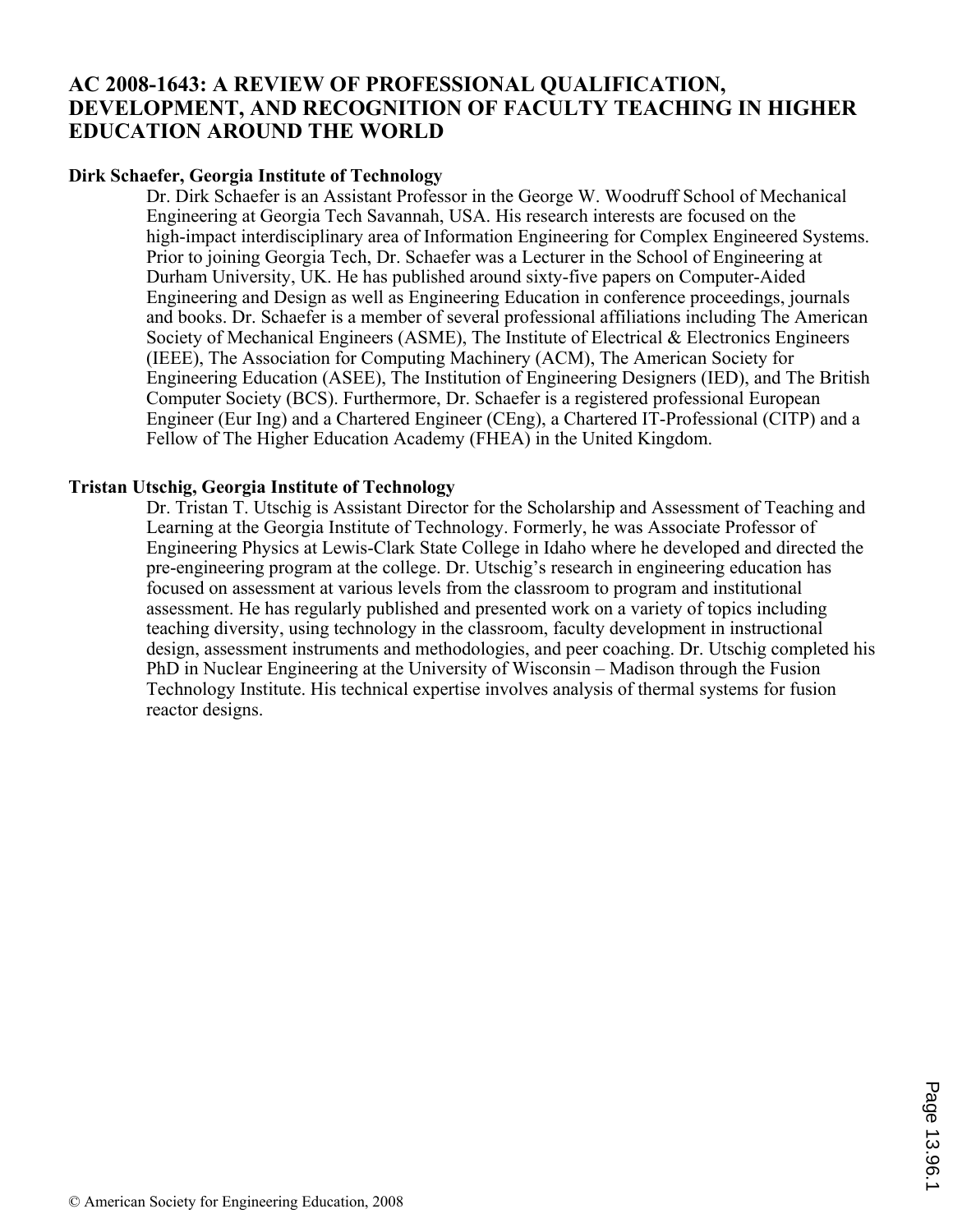# **A Review of Professional Qualification, Development, and Recognition of Faculty Teaching in Higher Education around the World**

#### **Abstract**

Recent discussion within the engineering education community has included how to document progressive skills in scholarly teaching and whether a philosophy of engineering education can improve the practice of engineering education. As these types of discussions move forward, it will be helpful to provide some context as to how these ideas might formally manifest themselves. This paper provides a global overview of models for faculty development and recognition in teaching in higher education.

Few would disagree with the idea that educating the next generation of leaders in both academia and industry is at the heart of what higher education is all about. However, in the US, while many faculty are dedicated to becoming outstanding educators, the general assumption is that holding a PhD in a core technical area is sufficient to be qualified as an academic educator. This no longer holds true (and maybe never did). In order to address this issue, a number of models have been proposed and/or implemented in other parts of the world (Europe, Australia, Asia). These models seek to provide both professional qualification and recognition for educators working in higher education. Accordingly, the research question addressed in this paper is: what models for professional development and recognition in higher education have been explored or implemented around the world? The approaches used to address this question are: conversations with leaders in engineering education, participation in conference discussions on this topic, and a literature survey.

As a result of these efforts, this paper first reports an overview of existing model types. Major differences in the types of models are explained in terms of duration, incorporation with promotion and tenure, and what components of educational practice are included in the model. Next, the various characteristics of individual models are documented in terms of content and practicum components, contexts for implementation, and how the models work within their various contexts. Finally, due to the inherently political and emotional nature of considering the use of these models with the US, a brief reflection on experiences and lessons learned from these models is presented as relevant to US higher education.

#### **1. Introduction**

Few would disagree with the idea that educating the next generation of leaders in both academia and industry is at the heart of what higher education is all about. As such, teaching and learning environments which support this goal are imperative for success. However, in the US, while many faculty are dedicated to becoming outstanding educators, the general assumption is that holding a PhD in a core technical area is sufficient to be qualified as a college or university educator. Unfortunately, the evidence for this automatic link between research skills and teaching skills is weak at best<sup>1</sup>. The idea that a teaching and research nexus naturally exists within higher education today no longer holds true (and maybe never did). Therefore, actions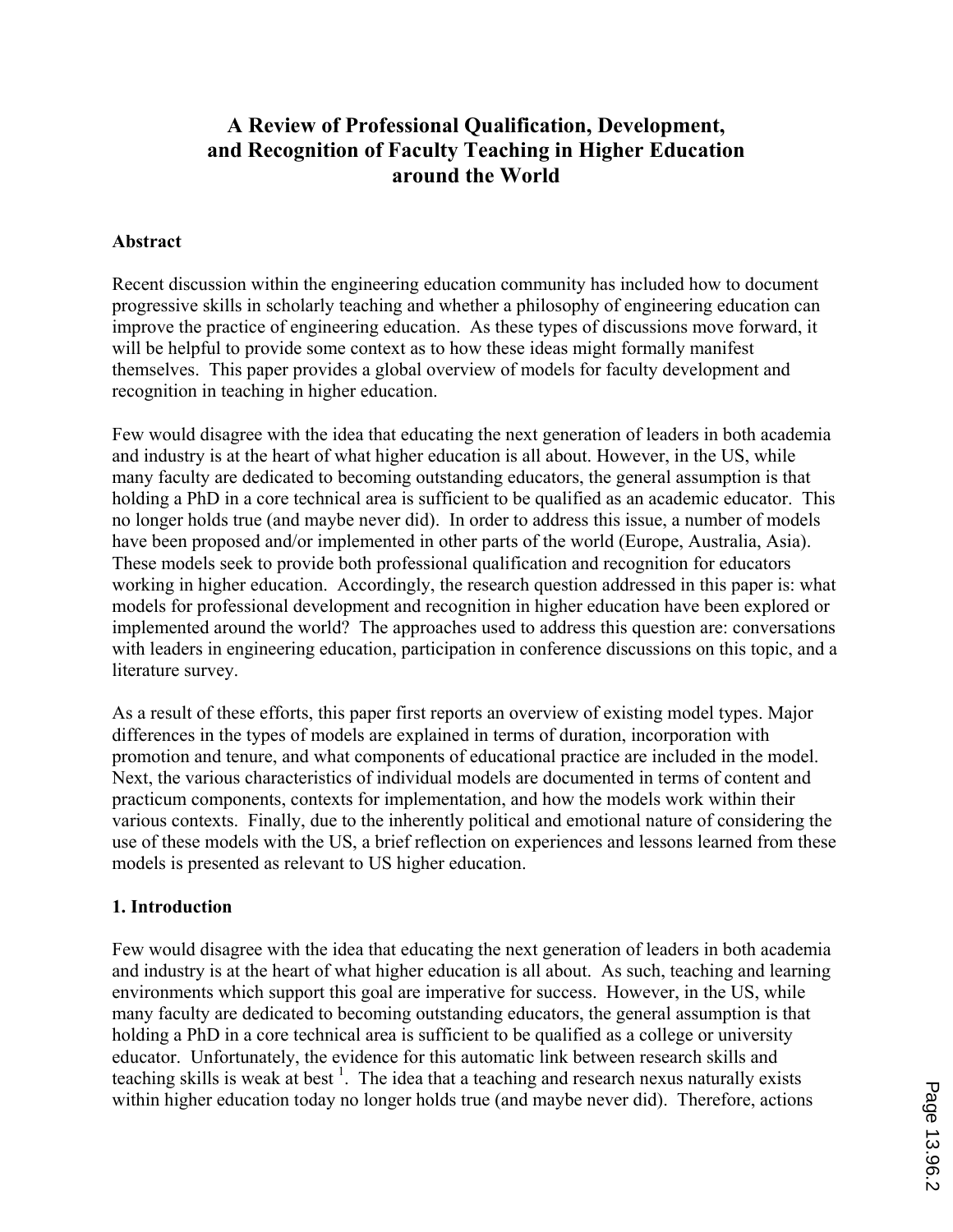that support faculty development in the area of teaching will be needed in order to move forward in creating the types of teaching and learning environments which will best equip our students to lead into the future.

Any discussion of US higher education faculty development in teaching on a large scale will require basic frameworks to support and guide activities. Towards this end, the US engineering education community has recently presented and sought input about two important ideas which could have significant impact on the future of engineering education. These are (1) how to document progressive skills in scholarly teaching<sup>2, 3</sup> and (2) whether a philosophy of engineering education can improve the practice of engineering education<sup>4, 5</sup>.

As these discussions continue, it will be helpful to provide some context as to how these ideas might formally manifest themselves. This paper specifically addresses the first topic above by providing a global overview of models for faculty development and recognition in teaching in higher education.

A number of models have been proposed and/or implemented in other parts of the world with discussion centered in Europe, Australia, and Asia. Though the details vary, these models all seek to provide some form of professional qualification and recognition attained through formal means for educators working in higher education. Accordingly, the research question addressed in this paper is: what models for professional development and recognition in higher education have been explored or implemented around the world?

The approaches used to address this question are reflected in the following organizational structure for the paper: first, a literature survey of materials relating to professional qualification and recognition for teaching in higher education is presented. This consists of an overview comparing and contrasting existing models around the world followed by more detailed descriptions of several models. Next, a reflection on US activities is presented which builds on knowledge gained from conversations with leaders in engineering education and participation in recent discussions within the engineering education community on this topic.

Ultimately, the authors agree with Cropley<sup>6</sup> that "the issue of compulsory accreditation of university teaching carries with it a range of political, social, and financial consequences". As such, the international aspect of this paper is important. Cultural differences will have an effect on solutions and implementations. There remains work to be done in uncovering the opportunities and challenges regarding potential implementation of aspects of these models in the US, and in clearly identifying critical elements that will be required for success in any endeavor attempting to bring formal faculty development activities leading to teaching qualification and recognition in higher education.

#### **2. Overview of Existing Models around the World**

Around the world, several programs to support professional qualification, development and/or recognition for those teaching in Higher Education are known. They vary considerably in scope, administration and reputation. However, the literature in this area is incomplete so some of the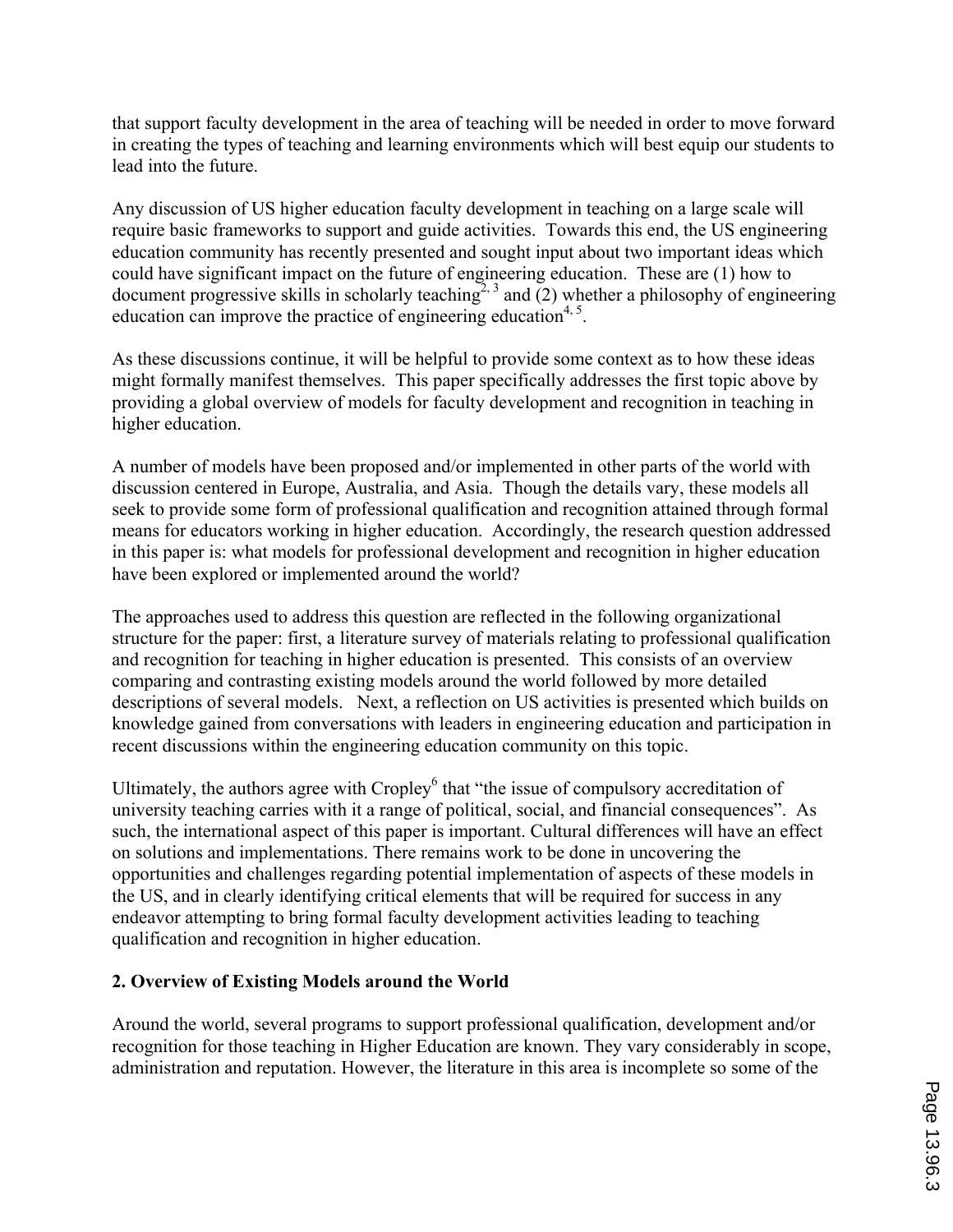information provided here is based on personal experience and informal conference and workshop discussions.

An analysis of existing models reveals the following programmatic elements to guide comparison:

- ' Who is the governing association or body for the professional development program? These may be state entities, national or international societies, associations or academies, institutions, etc.
- ' Who is responsible for professional development program enforcement? Enforcement may occur through accrediting agencies, state agencies, institutions, associations or academies, etc.
- ' How is the professional development program implemented at the national level? The program may be nation wide, international, or locally controlled.
- ' How is the professional development program implemented at the local level? Internal or external personnel may coordinate, deliver, and document professional development activities. Mentors may or may not be used or required.
- ' How is the professional development program included in accreditation? Accreditation may require teaching certification for all or some faculty, documentation of professional development activities, or other teaching related items.
- ' Is participation compulsory or voluntarily?

Participation requirements vary widely.

- Who is/are the target group(s)?
	- While some countries focus on professional development for junior faculty, others address all those teaching in technical, engineering-related domains.
- ' What is the professional development program duration?
	- There may be multiple sequential levels of professional development activities and/or achievement, and programs vary from short courses to continuous development.
- ' What is the professional development program content? Cultural expectations regarding teaching and learning can heavily influence the content of the professional development activities.
- ' How are qualifications recognized and/or rewarded?
	- Relationships between tenure/promotion and professional development vary from non-existent to tightly coupled.

Clearly criteria, standards, and policy regarding professional qualification for teaching in higher education are unique to each nation's needs, interests, and cultural expectations. Initial training of university teachers has been established in every university in the United Kingdom, Norway and Sri Lanka and, as alluded to before, is becoming increasingly common in many other countries<sup>7</sup>. From beginning as small in scale, low in credibility and poorly supported, substantial training of 120-500 hours duration is now well embedded in many institutions across multiple nations, is often compulsory and is sometimes linked to probation or tenure. Major programs include a coherent series of meetings and various learning activities spread over a period of 4-18 months, usually with elements of both formative and summative assessment. Many of these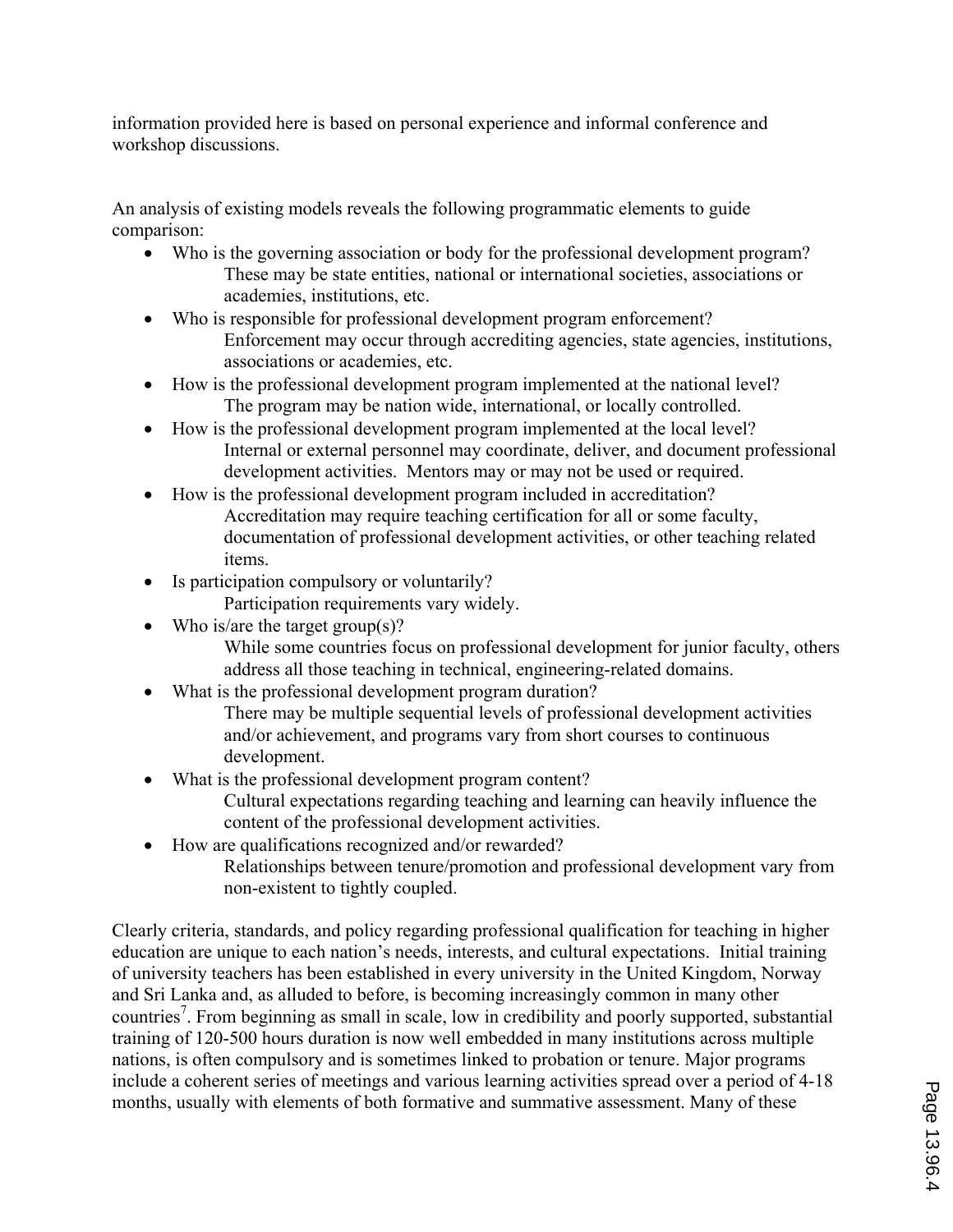programs are so-called postgraduate certificate courses subject to formal academic approval and quality assurance, which in addition lead to nationwide professional registration.

Significant progress with regard to professional qualification, development, and recognition of engineering educators has been made in the  $UK^{8-12}$ . Every new tenure-track hire has to participate in and successfully complete a compulsory 30 credit hour accredited training program in Teaching and Learning in Higher Education to pass probation and earn tenure. Successful completion also leads to certification and professional registration, and hence nationwide recognition based on common standards.

While the UK system mainly targets those teaching at university level, within the European Union the focus is on all those involved with teaching technical, engineering-related subjects. The International Society of Engineering Education (IGIP)<sup>13</sup> at their headquarters in Austria have created a training program open to all "teaching teachers". Participation is voluntarily and often used as a means of continuous professional development to support career development. Successful completion of their program leads to professional registration as ING-PAED IGPP (International Professional Engineering Educator).

IGIP, together with SEFI, the European Society of Engineering Education<sup>14</sup> (the equivalent of ASEE in the US) represent the largest network of higher education engineering institutions and of individuals involved in engineering education in Europe. It promotes information exchange about current developments in the field of engineering education between teachers, researchers and students in the various European countries.

While both the British and the Austrian/International programs are accredited, other countries have just embarked on the avenue of professional educational training. In Australia, for example, a number of efforts have been initiated at the federal level to ostensibly track and improve teaching quality. However, some claim these efforts are based on criteria that do not have the strength to make real changes in the quality of teaching occurring in engineering<sup>6</sup>. However, there are individual institutions whose engineering programs have made first moves towards more formal requirements regarding teaching quality<sup>15</sup>.

As yet, little is known about corresponding developments in Asia. Sources from Japan report on the development of a ranking scheme that links salary of faculty to practical experience of an educator in their chosen field<sup>16</sup>.

# *2.1 United Kingdom: Postgraduate Certificate in Teaching and Learning in Higher Education*

In the UK, the governing body for the so-called *Postgraduate Certificate in Teaching and Learning* programs is the Higher Education Academy<sup>12</sup>. It is an independent organization that supports Higher Education institutions with strategies for the development of research and evaluation to improve the learning experience of students. The Higher Education Academy was founded in May 2004 from a merger of the Institute for Learning and Teaching in Higher Education (ILTHE), the Learning and Teaching Support Network (LTSN), and the TQEF National Co-ordination Team (NCT). The Higher Education Academy is funded by grants from four Higher Education funding bodies in the UK (HEFCE, SFC, HEFCW and DELNI),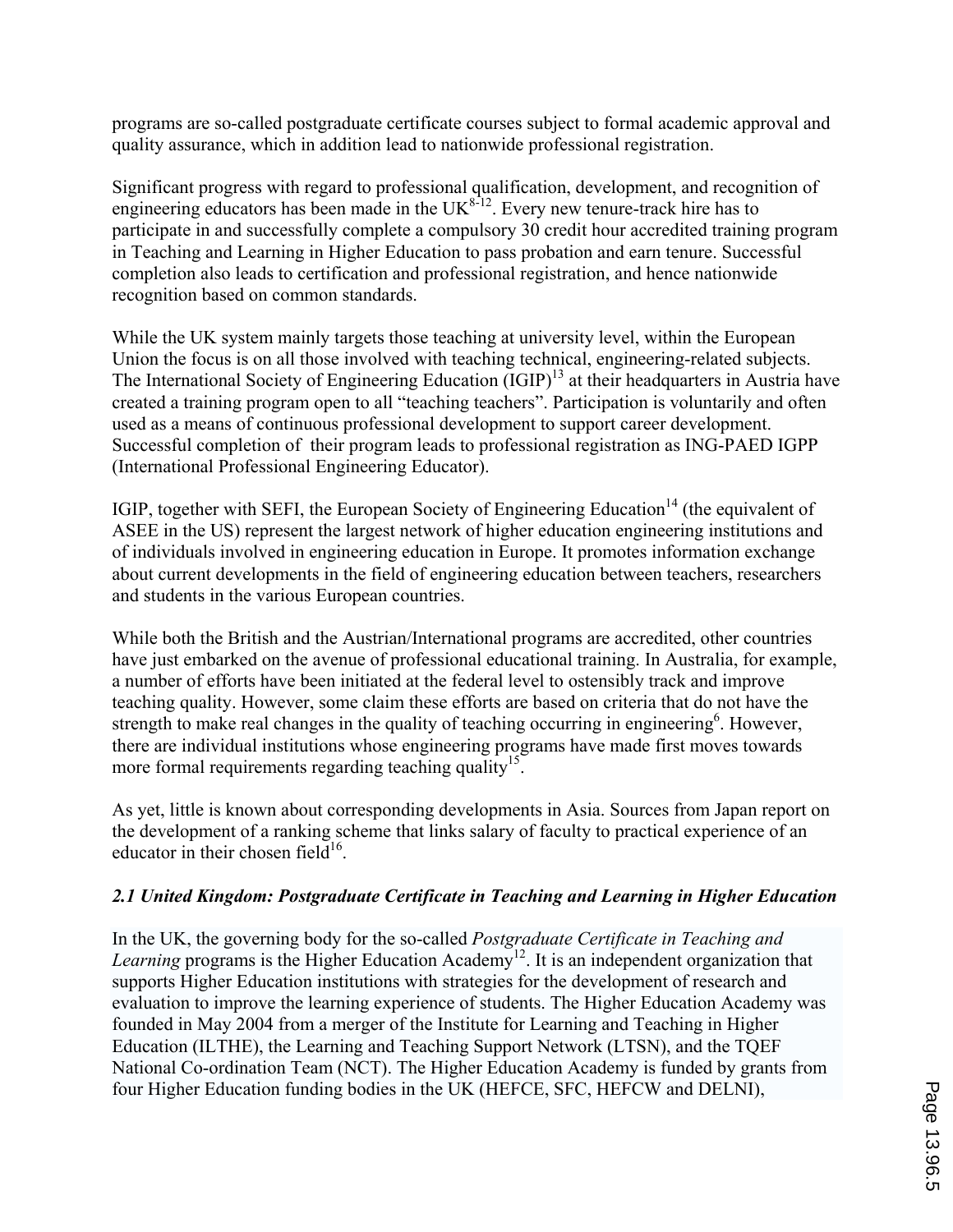subscriptions from Higher Education institutions, and grant/contract income for organized initiatives. It is owned by the representative bodies of the Higher Education sector - Universities UK and GuildHE (formerly known as the Standing Conference of Principals). Subject specific learning and teaching issues are supported by 24 subject centers which focus on specific disciplines and are based in Higher Education institutions throughout the UK. The Academy is governed by a Board whose members are drawn mainly from institutional leaders and senior academics. There is also an advisory Council made up of Subject Centre representatives and Registered Practitioners. Day to day management of the Academy is undertaken by the Senior Executive Group (SEG).

The Higher Education Academy certifies individuals and the programs through which they are prepared for teaching in Higher Education. While the process is generic across disciplines, it does recognize discipline-specific paths. In the following, an overview of the UK's holistic approach to enhancing faculty development is presented using the program at Durham University as a case study.

# *2.1.1 Rationale, entry qualifications and recognition*

The *Postgraduate Certificate (PGCert) in Learning and Teaching in Higher Education* as delivered at Durham University, UK, between 2003 and 2005 is primarily designed for newly appointed full time academic teaching faculty. The program was developed in response to the requirements outlined in a UK Government's White Paper "The Future of Higher Education" (The Secretary of State for Education and Skills, 2003)<sup>17</sup> regarding the expectation that all new teaching faculty at higher education (HE) institutions would obtain a teaching qualification in accordance with nationally recognized professional standards. Successful completion of this program is part of the compulsory criteria to pass a three-year probationary period and earn tenure. In addition, the PGCert is considered suitable for established academics as part of their ongoing professional development (Baume,  $2003$ )<sup>18</sup>. On successful completion, participants are eligible for certification and professional registration through the UK Higher Education Academy.

The Durham PGCert is based around reflection on a participant's teaching practice in higher education. In order to achieve the programs learning outcomes, participants have to experience breadth and depth to their Higher Education teaching experience for at least the duration of the program. This has to include: teaching, learner support, design and planning of learning and teaching activities, assessment and/or giving feedback, and the development of effective learning environments. It is assumed that all participants have earned at least a bachelors or masters degree. The following paragraphs will give an overview of this program as described in the original course handbook and module guides prepared by Durham University's Centre for Learning, Teaching and Research in Higher Education (CLTRHE,  $2003-2005)^{8-11}$ .

#### *2.1.2 Program aims and learning outcomes*

Program aims are: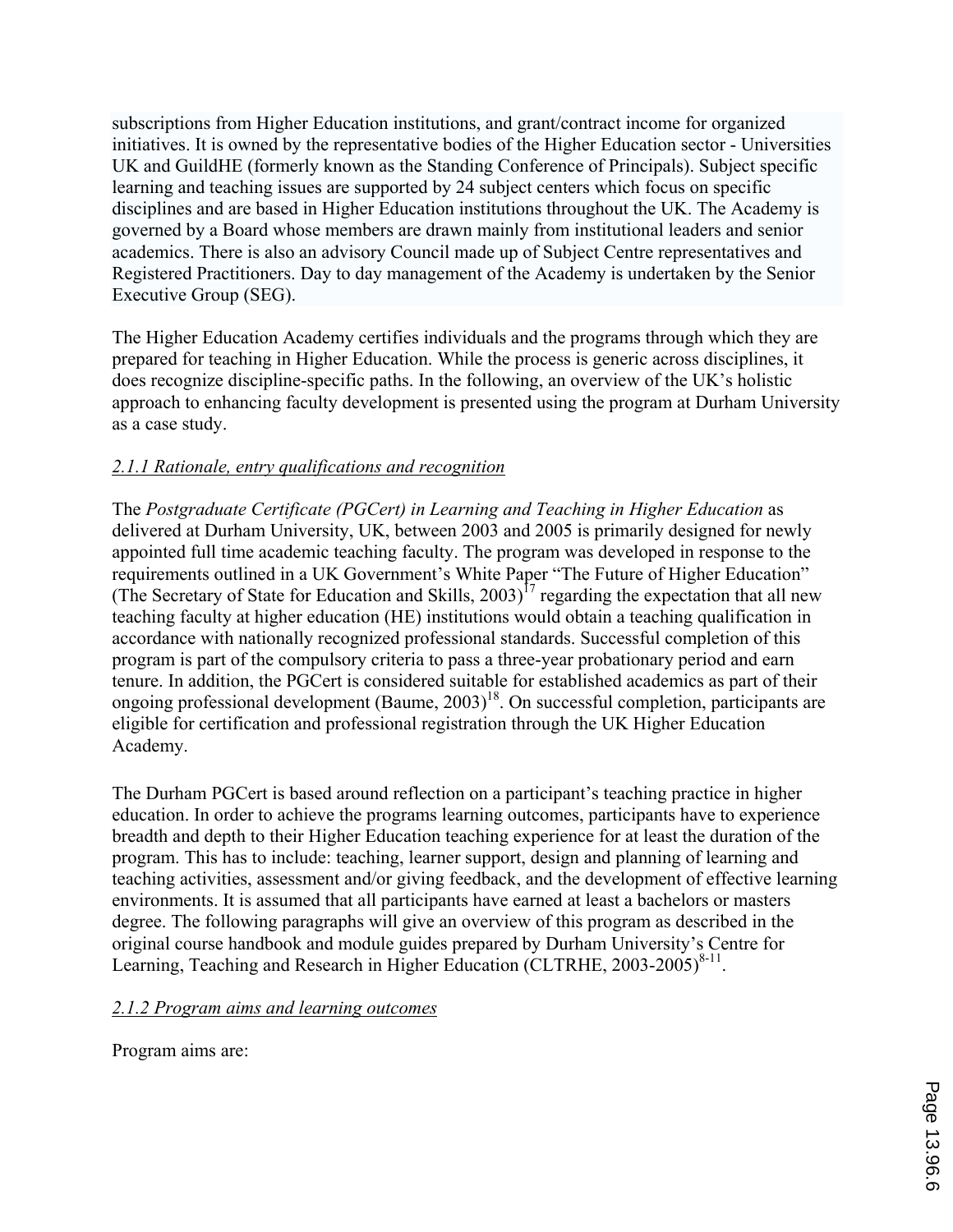- ' To provide an initial orientation to the learning and teaching issues that course participants will encounter in their professional teaching role (at the University of Durham) within the context of their discipline.
- To provide course participants with a learning environment which they can reflect on, and further develop, their professional teaching role and values expressed by the UK professional teaching bodies, namely The Institute for Learning and Teaching in Higher Education (ILTH) and the Staff and Educational Development Association (SEDA).
- ' To develop in participants an understanding of the factors that influence student learning, and an awareness of the implications that this has for a constructively aligned studentcentered approach to teaching.
- ' To develop an appreciation of the potential role of e-learning within their practice.
- ' To instill in participants a reflective and innovative approach to their practice that they will take with them throughout their teaching careers.
- ' To enhance the conceptually underpinned professional teaching practice and the student learning experience (at the University of Durham).

### Learning outcomes are:

On successful completion of the program participants will:

- Demonstrate knowledge and critical understanding of concepts embedded in the research literature on learning and teaching that are used to differentiate between qualitatively contrasting forms of learning and teaching engagement (for example, deep and surface level learning, study orchestration, conceptual dissonance, contrasting patterns of motivation, intention and self regulation, teacher-centered and student-centered teaching).
- ' Be able to demonstrate the professional HE teaching competencies and values expressed and required by ILTHE and SEDA.
- ' Be able to describe, interpret, evaluate, and reflect on their teaching practice in a theoretically coherent manner.

## *2.1.3 Structure of the program*

The program moves through three stages of professional development for university teaching: foundations, scholarship and reflection, respectively, in three compulsory modules although these themes are also integrated within each module. An overview is given in Table 1. Further details on individual module aims, learning outcomes, structures and content can be found in (Schaefer, 2007)<sup>19</sup>.

| Module:                 | <b>Foundations of Learning &amp;</b><br>Teaching                                                                                                                                        | The Scholarship of Learning &<br>Teaching                                                                                                                                                     | Reflection on Learning & teaching:<br>Portfolio                                                                                                                                                  |
|-------------------------|-----------------------------------------------------------------------------------------------------------------------------------------------------------------------------------------|-----------------------------------------------------------------------------------------------------------------------------------------------------------------------------------------------|--------------------------------------------------------------------------------------------------------------------------------------------------------------------------------------------------|
| <b>Credits</b><br>(UCU) | 15                                                                                                                                                                                      | 15                                                                                                                                                                                            | 30                                                                                                                                                                                               |
| <b>Content</b>          | <b>This</b><br>module<br>offers<br>an<br>for<br>introductory<br>framework<br>understanding<br>the theory<br>and<br>practice of learning and teaching<br>HE, whilst also providing<br>in | Course members are taken beyond an<br>initial reflection on their teaching<br>practice, towards<br>deeper<br>a<br>understanding of variation in student<br>learning engagement,<br>and of the | The development of a learning $\&$<br>teaching portfolio allows for the overall<br>synthesis of research, theory and<br>reflective practice. It provides an<br>on the development of<br>emphasis |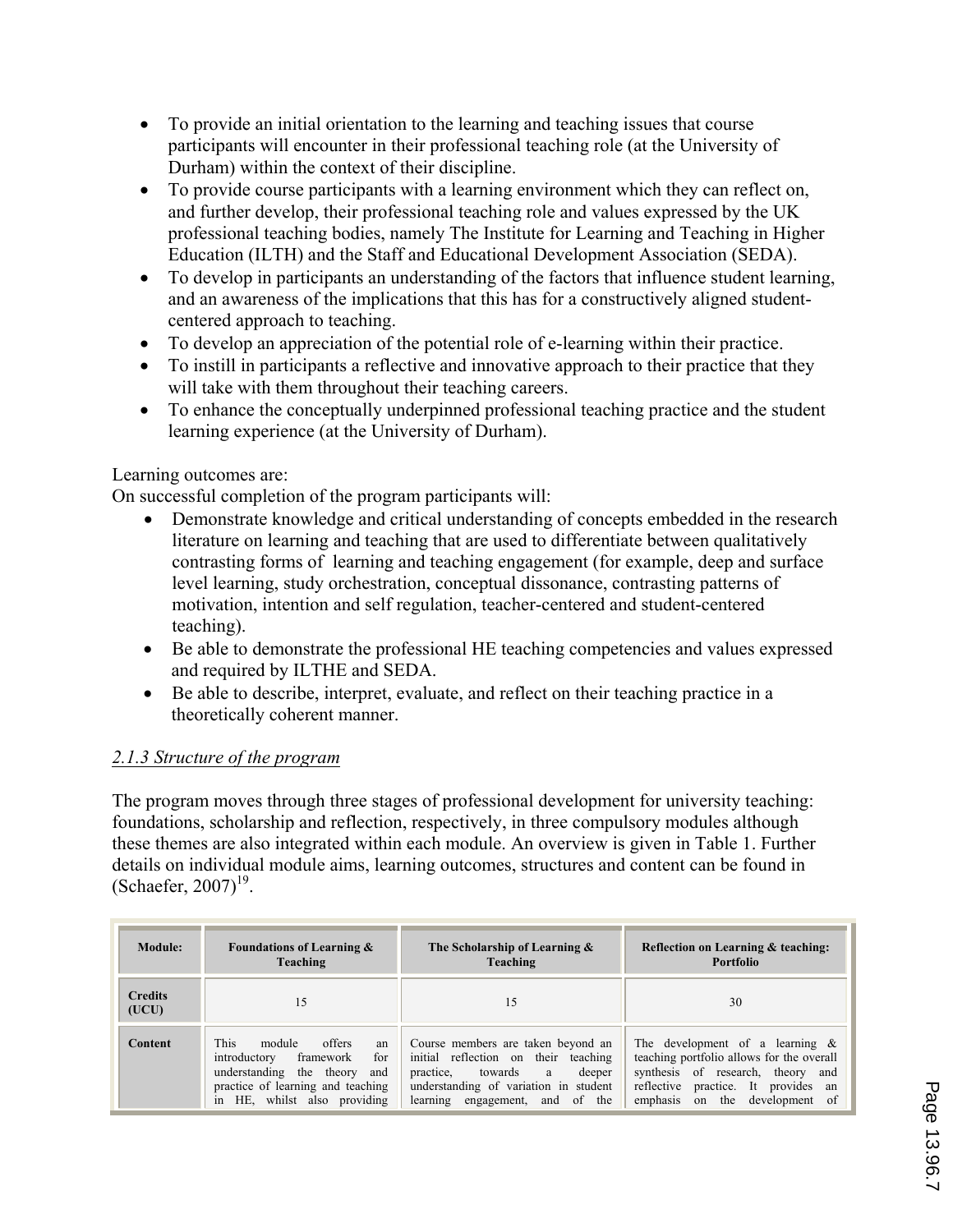|                   | support in the development of<br>practical skills associated with<br>teaching and learner support.<br>These generic issues will be<br>considered within the context of<br>the particular learning<br>and<br>teaching context of the University<br>of Durham.                                                                                                                                                                                                                                                                                                                                                                                                        | philosophy of constructive alignment.<br>This in turn provides the theoretical<br>underpinning for participants to conduct<br>research into how their students learn<br>and an assessment of the implications of<br>this for their own teaching.                                                                                                                                 | reflective practice, underpinned by<br>theoretical understanding and serves as<br>an expression and justification of course<br>participants'<br>professional<br>teaching<br>knowledge and values. As such the<br>module provides a structured process<br>whereby course participants will reflect<br>on and document their own practice and<br>values in teaching and the support of<br>learning in HE. This process will lead<br>them to an espousal and justification of<br>their own mental model of learning and<br>teaching in HE.                                                                                                                                                                                                                                                                                               |
|-------------------|---------------------------------------------------------------------------------------------------------------------------------------------------------------------------------------------------------------------------------------------------------------------------------------------------------------------------------------------------------------------------------------------------------------------------------------------------------------------------------------------------------------------------------------------------------------------------------------------------------------------------------------------------------------------|----------------------------------------------------------------------------------------------------------------------------------------------------------------------------------------------------------------------------------------------------------------------------------------------------------------------------------------------------------------------------------|---------------------------------------------------------------------------------------------------------------------------------------------------------------------------------------------------------------------------------------------------------------------------------------------------------------------------------------------------------------------------------------------------------------------------------------------------------------------------------------------------------------------------------------------------------------------------------------------------------------------------------------------------------------------------------------------------------------------------------------------------------------------------------------------------------------------------------------|
| <b>Delivery</b>   | An initial 2 day block of<br>workshops will establish the<br>overall framework. Participants<br>will then be established in peer<br>learning groups in Durham's<br>virtual learning environment duo.<br>In parallel, course participants will<br>be provided with optional<br>opportunities for more practically<br>oriented faculty development<br>sessions, including those offered<br>by Durham's ITS (Information<br>technology Service). A half-day<br>formative assessment event will<br>be scheduled around 8 weeks after<br>the initial workshops. The module<br>is offered twice a year: one<br>beginning in September, and one<br>beginning in April/May. | A series of Wednesday afternoon<br>workshops and seminars, led by<br>institutional, national and international<br>researchers in the field.                                                                                                                                                                                                                                      | The module will commence with a<br>workshop<br>session<br>introducing<br>participants to the role, purpose and<br>expected content of the portfolio,<br>together with modules of reflection. A<br>limited number of plenary workshops<br>will be staged periodically throughout<br>the module, but the portfolio building<br>process will primarily be led by the<br>course participants with the support of<br>their departmental mentors, their peers,<br>and the program team. Participants will<br>be encouraged to use on-line discussion<br>groups to share and discuss their<br>emerging models of learning and<br>teaching. Alongside this, experience<br>gained through course participants' day<br>to day professional teaching practice,<br>and reflection on this, will form the<br>major part of learning on the module. |
| <b>Assessment</b> | Drawing from peer discussion,<br>formative feedback and from<br>further<br>independent<br>reading<br>course participants will submit a<br>2,500 word report for summative<br>assessment in which they evaluate<br>aspects of their teaching practice,<br>with a requirement that this<br>reflects at least two of the first<br>four of the ILTHE's 'learning and<br>teaching activities'.                                                                                                                                                                                                                                                                           | The assignment for this module is<br>research based. Course participants<br>interview three of their own students as<br>a means of constructing their own<br>appreciation of variation in student<br>learning within their own discipline<br>context. An interview protocol is<br>formatively<br>assessed.<br>Summative<br>assessment is through a 2,500 word<br>written report. | Formative assessment will be made up<br>of at least two teaching observations<br>(normally to be conducted<br>$\mathbf{b}$<br>departmental<br>peers).<br>Summative<br>assessment is through a reflective<br>overview (maximum 5,000 words) and a<br>portfolio of supporting evidence.                                                                                                                                                                                                                                                                                                                                                                                                                                                                                                                                                 |

Table 1: PGCert Module Overview: Content, Delivery and Assessment

At major universities, programs like that in Durham are usually implemented through their local centers of teaching and learning. These centers provide training to participants from all schools/departments. These schools/departments then usually provide discipline-specific mentoring to junior faculty going through the program.

While the professional development programs need to go through accreditation, they have not yet been included in accreditation of subject-specific engineering programs. However, more and more schools are seeking to increase their number of professionally trained educators in order to improve the quality of the education they provide as well as to visibly increase their professional competence to attract more funding from educational bodies. Another interesting development is that almost all UK Higher Education institutions now require a professional teaching qualification as essential criteria to be met when hiring new faculty.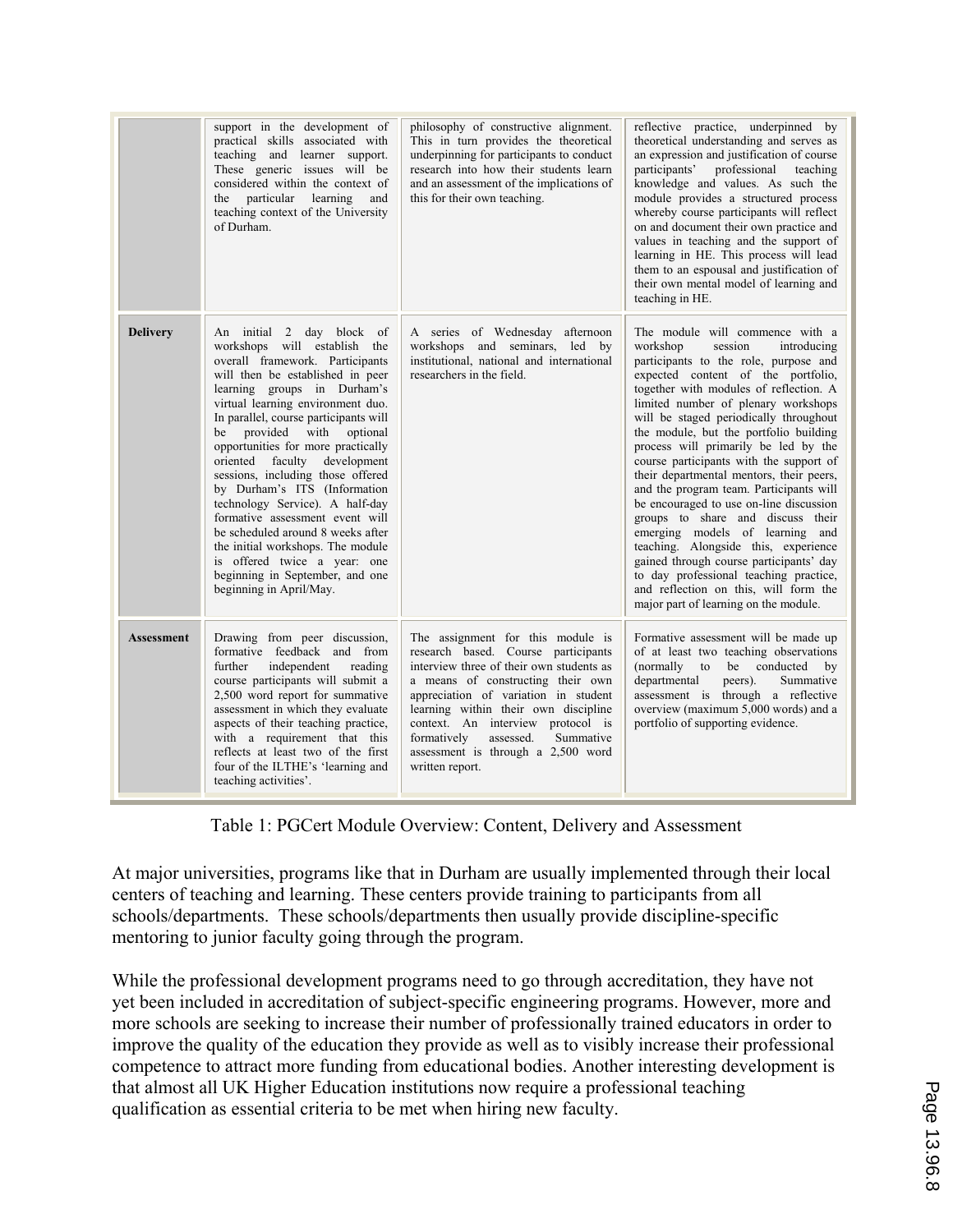# *2.2 Austria/Switzerland: International Society for Engineering Education – ING-PAED IGIP*

The International Society for Engineering Education  $\text{(IGIP)}^{13}$  was founded in 1972 at the University of Klagenfurt, Austria . It created *ING-PAED IGEP*, an international register of qualified engineering educators who have gone through a curriculum which has been approved by IGIP and guarantees minimum standards in technical expertise along with a well-balanced competence profile for engineering educators. Those registered are designated as International Engineering Educators and can use the title *ING-PAED IGIP*. Registration is monitored through IGIP's national monitoring committee headquarters in Switzerland.

The society also serves as an accrediting body for training centers producing International Engineering Educators, whose teaching matter must conform to IGIP's curriculum for engineering pedagogy. From 1972 until today, IGIP has members in 72 countries and has consultative status with UNESCO and UNIDO. Participation in the *ING-PAED IGIP* program is voluntarily. It is an international program that can be completed by participants across the world. It is used mainly as a means of continued professional development for both recent graduates as well as experienced, more senior persons who are involved with teaching in a technical discipline.

## *2.2.1 Entry qualifications*

Eligible to participate in the *ING-PAED IGIP* program are all technical teachers who are:

- ' engineers according to IGIP principles and have studied according to the
- ' IGIP curriculum studies at accredited institutes
- ' plus have one year of teaching experience.

## *2.2.2 Curriculum overview and recognition*

IGIP has established a curriculum for engineering pedagogy which is used in several countries. This curriculum is a modular system which consists of core modules (8 Credit Points), theory modules (4 Credit Points) and practice modules (8 Credit Points). The core modules include theoretical and practical engineering pedagogy as well as laboratory methodology. The theory modules include psychology, sociology, ethics, and intercultural competencies. The practice modules consists of oral communication skills, scientific writing, working with projects, media, e-learning, and computer aided technologies and an elective module from additional topics.

The basic curriculum comprises of a minimum of 204 sessions covering the following subjects:

- Engineering education (36 sessions)
- ' Engineering education practice (36 sessions)
- ' Educational technology (at least 12 sessions)
- Laboratory didactics (at least 12 sessions)
- Comprehensible text creation (at least 16 sessions)
- Rhetoric (at least 12 sessions)
- ' Communication and discussion training (at least 32 sessions)
- ' Selected principles of psychology (at least 16 sessions)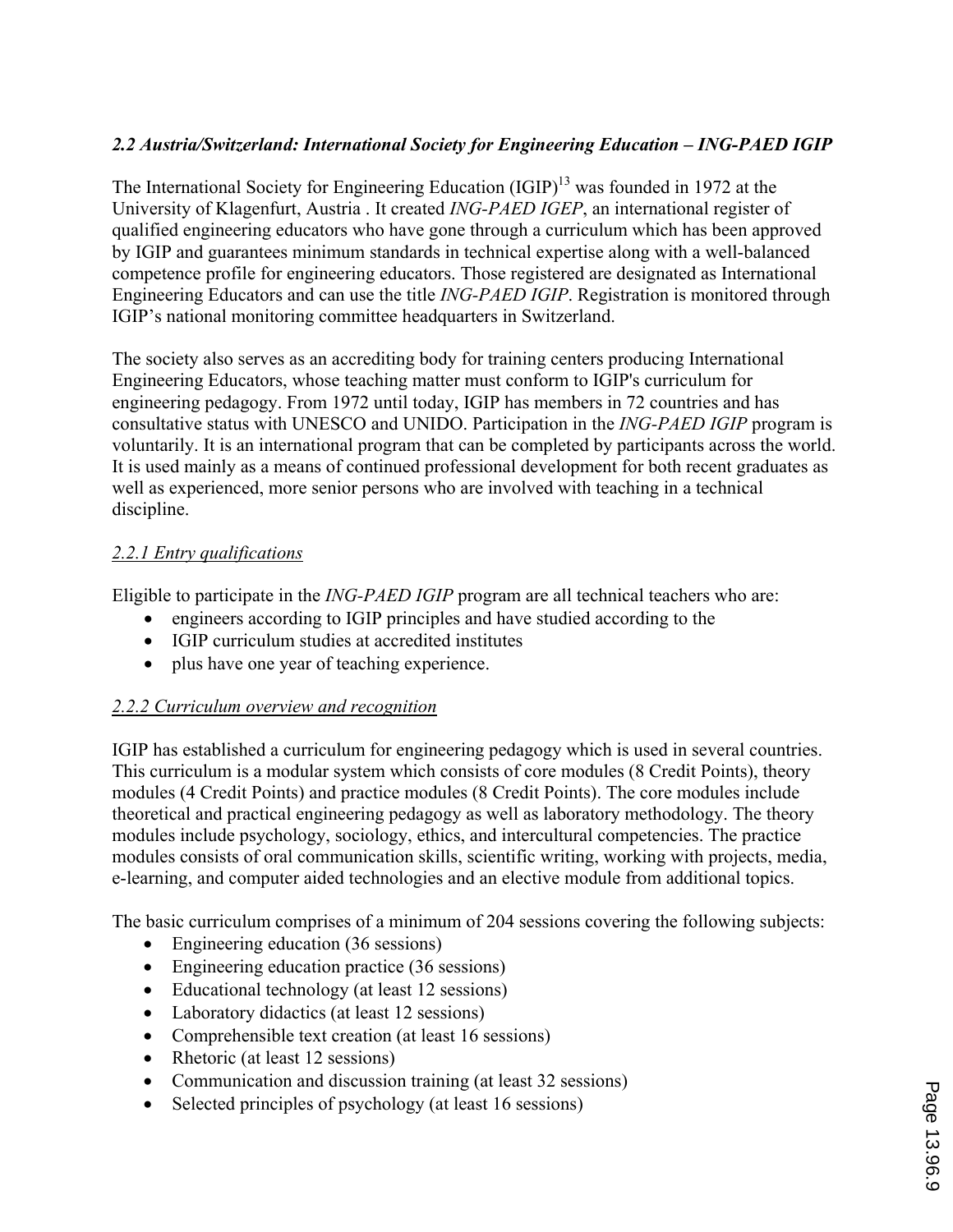- ' Selected principles of sociology (at least 8 sessions)
- ' Principles of biological development (at least 8 sessions)
- ' Other subjects (at least 16 sessions)

IGIP promotes their curriculum by stating that "Both the Register and the title "ING-PAED IGIP" will generally improve the position, role and responsibility of engineering educators in society."

### *2.3 European Society for Engineering Education (SEFI)*

The European Society for Engineering Education<sup>14</sup> is the leading organization for engineering education in Europe and is commonly known as SEFI, an acronym for its French name, Société Européenne pour la Formation des Ingénieurs. SEFI was founded in Brussels, Belgium in 1973 and has 196 institutional members in 38 countries. It promotes information exchange about current developments in the field of engineering education between teachers, researchers and students in the various European countries. Additionally, it facilitates cooperation between higher engineering education institutions and promotes cooperation with industry. It also acts as a link between its members and other collaborating scientific and international bodies such as its European sister organization IGIP, the American Society for Engineering Education, and the Board of European Students of Technology.

The objectives of SEFI are achieved through the activities of thematic working groups (curriculum development, continuing education and lifelong learning, physics, mathematics, women in engineering, ethics, information and communication technologies) and through the organization of Annual Conferences. The *European Journal of Engineering Education* published by Taylor and Francis is the official journal of SEFI. Together with IGIP both societies represent the largest network of higher engineering institutions and of individuals involved in engineering education in Europe.

## *2.4 Australia: UNESCO International Center for Engineering Education (UICEE)*

The UNESCO International Centre for Engineering Education (UICEE)<sup>20</sup> is based in the Faculty of Engineering at Monash University, Melbourne, Australia, and began its operation on 1 January 1994. The Centre operates under the Directorship of Prof. Zenon J. Pudlowski. Prof. Harold P. Sjursen, Associate Provost, Polytechnic University, Brooklyn, New York, USA, is Chairman of the UICEE Academic Advisory Committee (AAC). The Deputy Chairmen of the AAC come from high ranking academic positions the current members are from Poland, Russia, and India.

The mission of the UICEE was developed in accordance with the principle of global solidarity. The key objective in the Centre's operation is the sharing of knowledge and expertise on engineering education through its role as an information broker. The Centre has persistently carried out a wide range of activities in engineering and technology education in order to assist developing countries and countries in social, political and economic transition to improve and advance their education systems. As an advocate and facilitator of the sharing of knowledge, the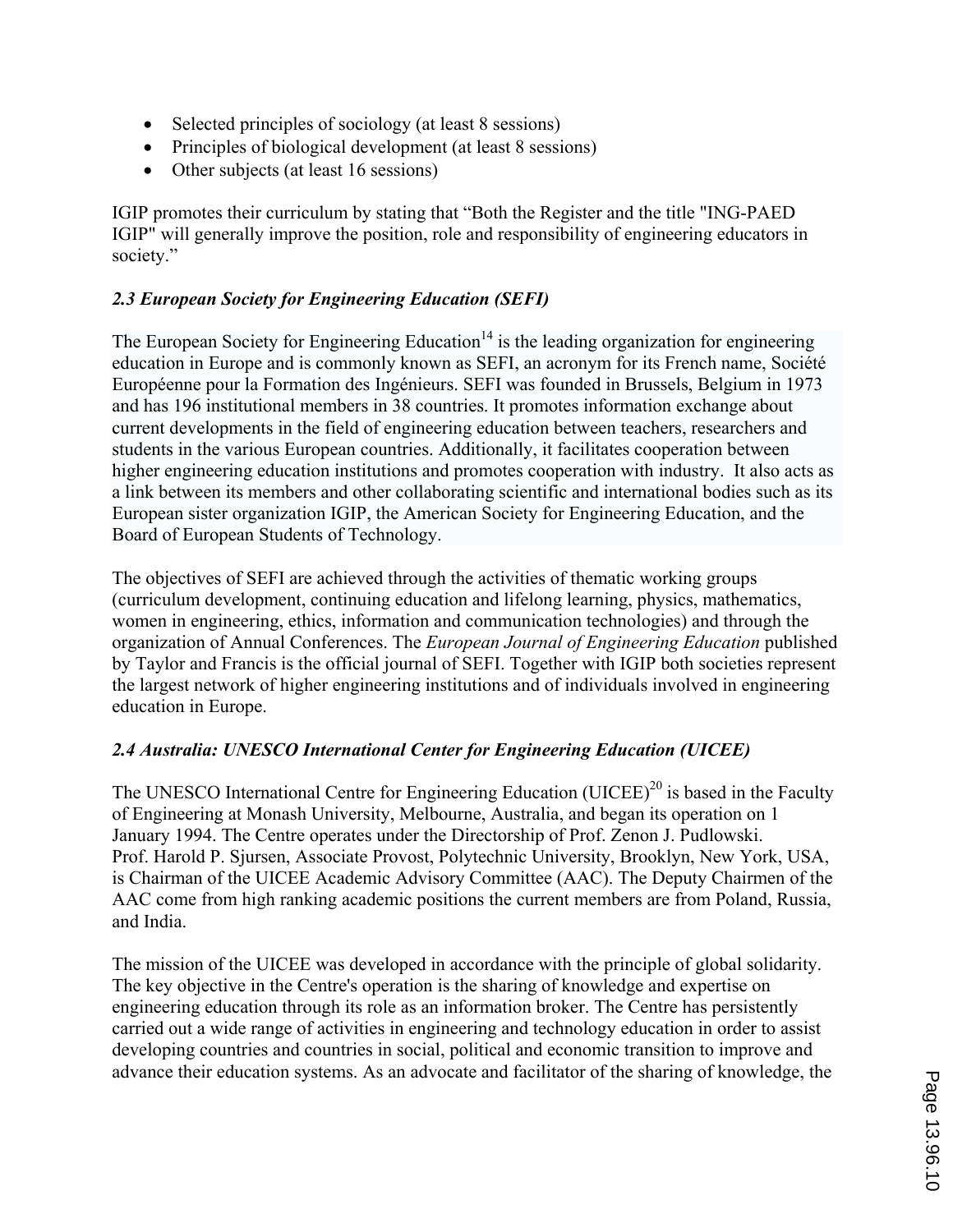UICEE espouses the solidarity of humankind and aspires through its work to achieve genuine and lasting peace.

### *2.4.1 General discussion in Australia*

Cropley<sup>6</sup> offers that a number of efforts have been initiated at the federal level to "establish a range of quality issues in recent years", but goes on to state that these efforts have resulted in criteria that do not have the strength to make real changes in the quality of teaching occurring in engineering. He also points out that accreditation for Australian programs in engineering is purely voluntary. In contrast to these approaches, Cropley calls for a national compulsory accreditation scheme that requires a formal qualification in teaching. Although this type of move does not appear to be on the current national agenda, there are individual institutions whose engineering programs have made moves towards more significant requirements in teaching quality for their engineering programs. One such program<sup>15</sup> began implementation in 2004 at Curtin University of Technology where a Teaching Quality Improvement Process (TQIP) was created within a framework aimed at creating greater accountability regarding teaching. In this process each department is required to clearly and formally demonstrate their teaching effectiveness and identify areas for improvement.

## *2.5 Japan*

In Japan, the current discussion on Engineering Education with regard to professional development appears to be driven by three aspects: salary, practical experience and societal status<sup>16</sup>. Many engineering teachers are not satisfied with their salaries and initiated a process of professional certification leading to salary structures based on the rank of certification. The rank of certification mainly depends on whether or not a teacher has practical professional experience in his chosen field of expertise. More recently, there has been a call for engineering teachers to gain more societal recognition by improving their international contacts, language ability, and ability to communicate internationally, which may also affect the ranks of certification.

#### **3. Activities in the US**

At the national level in the United States, the National Academy of Engineering  $(NAE)^{21}$ supports a Committee on Engineering Education which is currently studying the issue of how to identify and enhance the use of quality metrics for

"assessing the "instructional scholarship" of higher education faculty and provide a set of recommendations about how such metrics could be augmented, combined or modified in a way that leads to greater use and acceptance of such a metric among engineering faculty. The outcome of the process will be the development a framework by which to explore the development and implementation of metrics for instructional scholarship within the discipline of engineering $^{221}$ .

This report is in progress and should become available after July 2008.

In contrast to the direction of work by the NAE, recent discussion with ABET leaders<sup>22</sup> indicates little desire to bring any kind of teaching certification or assessment of teaching quality into the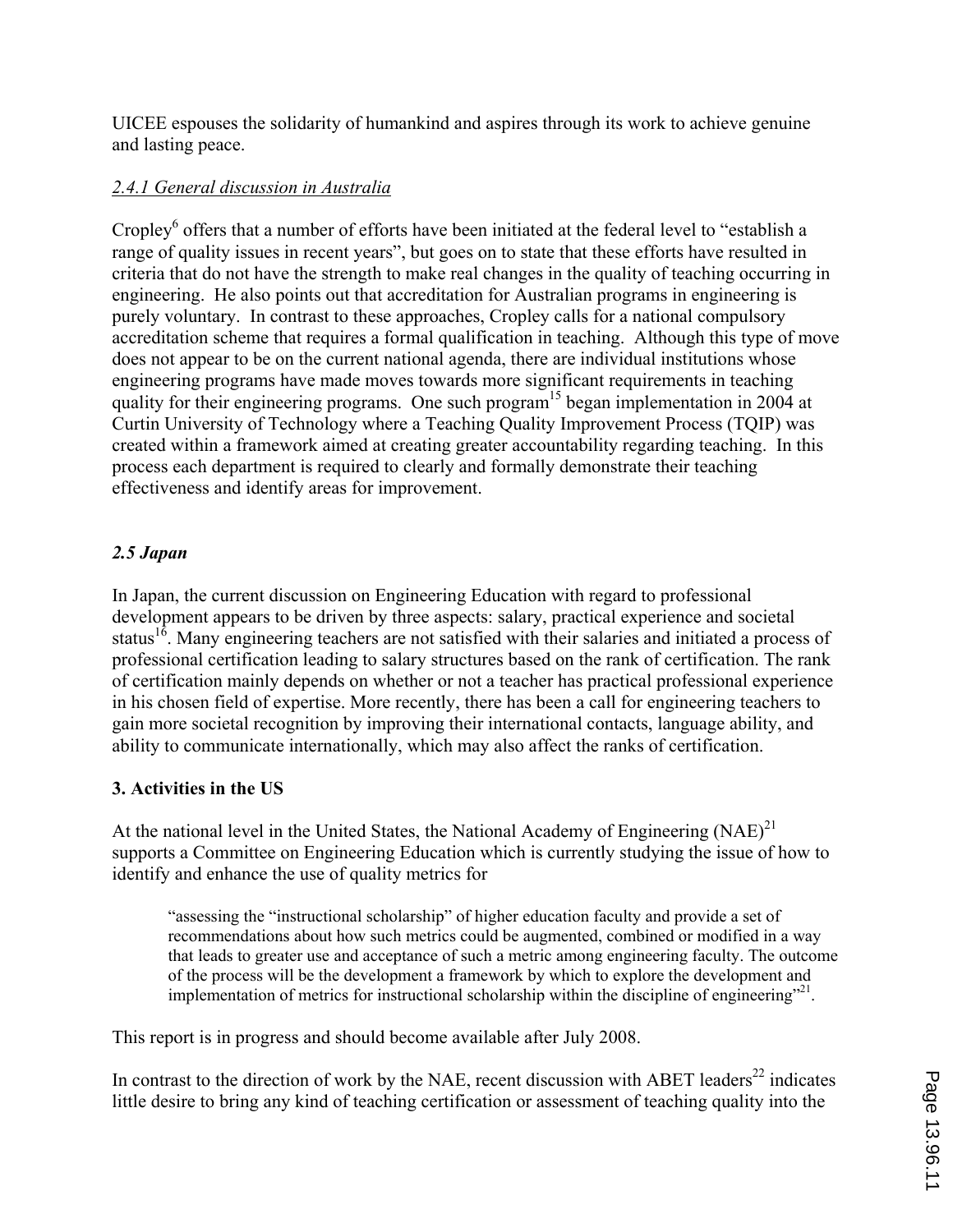assessment process. The feeling within the ABET community appears to be that outcomes assessment should sufficiently address issues of teaching quality. This approach, however, does not take into account the potential to address student learning (and thus learning outcomes achieved) that might be possible if faculty in higher education were required to actively develop teaching skills towards achieving some level of officially recognized training/proficiency. Nor does this approach support any shift in faculty reward systems towards valuing teaching more as suggested through the broadened definition of scholarship presented in Boyer's seminal work<sup>23</sup>.

Finally, 2005 saw significant discussion among many influential members of the engineering education community. These discussion stretched across the American Society for Engineering Education Conference<sup>2</sup> and Frontiers in Education Conference<sup>3</sup>.

The first of these involved a working session with the purpose of addressing the following two questions: (1) How should we structure a reward system for teaching? and (2) How can we reach beyond the choir? Results from these discussions indicated the importance of validity in peer evaluation and whether external evaluators should be considered, the necessity of multiple modes for evaluating teaching, and the need for valued rewards and reward systems which genuinely recognize the importance of teaching.

This discussion was followed a few months later by a panel discussion organized by Norman Fortenberry. In this session Eli Fromm led a discussion addressing the question of whether or not there is a realistic means of adapting some components of models such as those in the UK to the US engineering education community in order to establish some sort of credentialing system. Discussion included the idea of a "faculty guild" which might define core competencies in engineering education that could be nationally comparative, or standardized, across all disciplines and institutional types.

Finally, it should be noted that three programs granting degrees in engineering education have been formed recently and that, at the community college level, at least one very large school has implemented a college-wide requirement for teaching scholarship. The engineering education degree granting programs are located at Purdue University<sup>24</sup>, Virginia Tech<sup>25</sup>, and Utah State University<sup>26</sup>, while Florida Community College at Jacksonville now has a college-wide requirement for teaching scholarship<sup>27</sup>. The formation of these programs and requirements may well be very influential in future expectations regarding the teaching of engineering within higher education in the US.

#### **4. Lessons Learned**

Gibbs and Coffey<sup>7</sup> investigated the effectiveness of university teachers' training involving 20 universities in 8 countries. In their study they showed evidence of a positive impact on teachers and on students' ratings of their teachers, when compared with a control group (that did not change or got worse over the same period). A group of teachers in training and their students were studied at the start of their training and one year later. A control group of new teachers (who had received no training) and their students were studied in the same way. Evidence was reported for changes over time relating to three measures: (i) student ratings of their teachers; (ii) the extent to which teachers described themselves as teacher-focused and/or student-focused in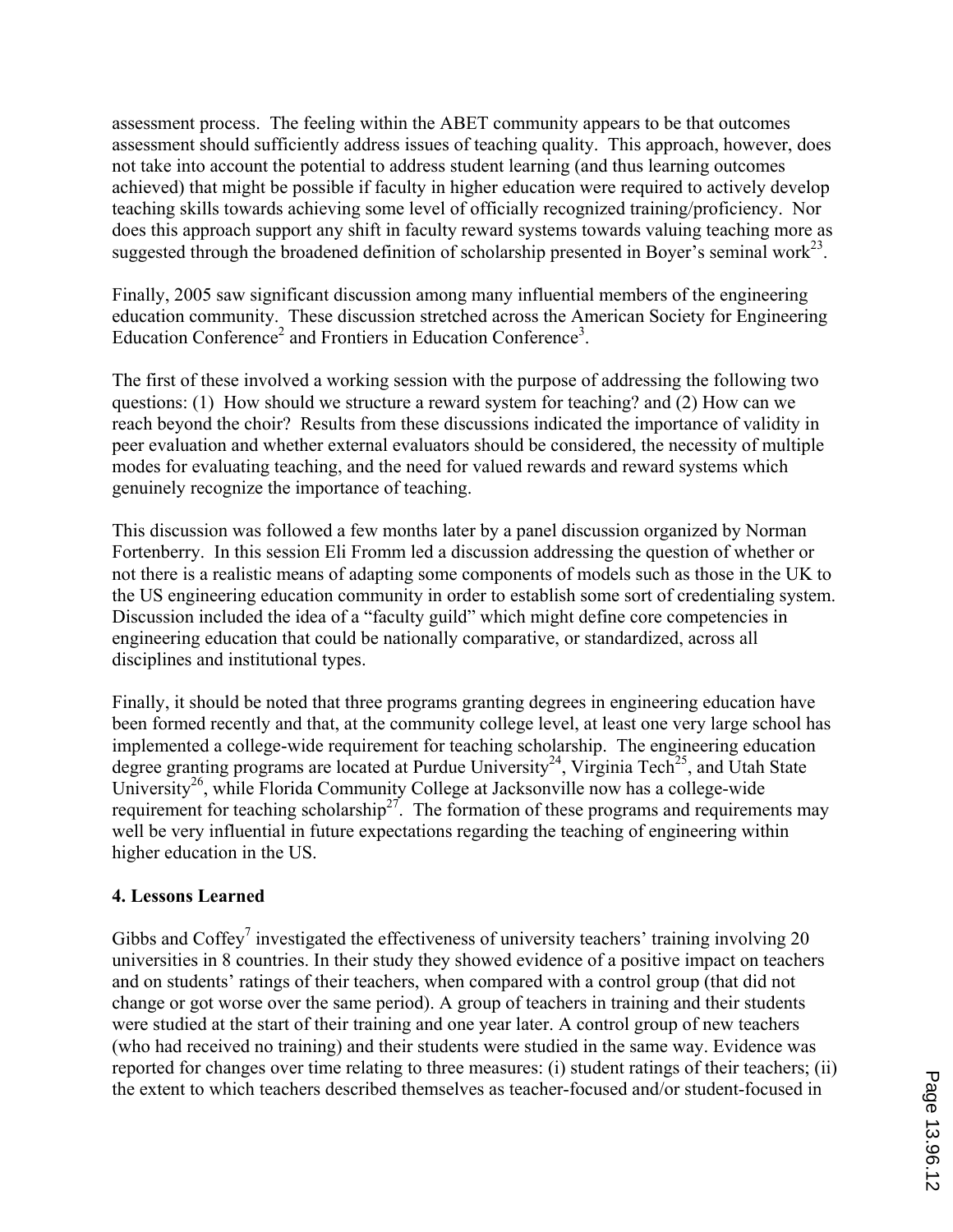their approach to teaching; and (iii) the extent to which these teachers' students took a surface approach and/or a deep approach to learning.

In a detailed study of a training program designed explicitly to change teachers' conceptions of teaching, Ho et al.<sup>28</sup> demonstrated the following chain of influence: training goals and training processes  $\rightarrow$  teachers' approaches to the teaching and learning environment  $\rightarrow$  their students' approaches to learning. This is important since conceptions of education (and misconceptions as well) tend to drive educational approaches which in turn influence how students study and, ultimately, what types of learning outcomes are achieved.

Based on both statistical evidence (such as that alluded to in the studies above) as well as a substantial amount of informal and anecdotal evidence, the success of professional development programs in the educational sector has encouraged more and more countries across the world to begin to implement various types of programs. There is also a growing demand for professional certification and registration in the educational sector. Long-term, this might have a significant impact on faculty recruitment, promotion and tenure, salary development, and from an institutional perspective accreditation and fund raising. While these statements appear to hold true in general, there does not appear to be any single "best option" to be implemented within the US in the short term considering the current cultural and societal context.

## **5. Closing**

In this paper, an overview of models of professional qualification, development and recognition for those teaching in Higher Education selected from across the world was presented. It has become apparent that many countries have realized the benefits and value that professionally qualified educators may add to their institutions, education of their future leaders in engineering and science, and hence society in general. Furthermore, there is evidence showing the positive impact of such programs. As such, even more countries, including the US, have at least joined the discussion.

As far the US educational sector is concerned, the introduction of professional development programs for faculty as well as professional certification and registration are still a highly controversial socio-political topic. For the time being, the question is "How do we proceed from here"? Based on the review summarized in this paper, a potential roadmap and a set of recommendations for addressing professional qualification, development and recognition within the US context are being developed. A brief outlook is presented below.

### *5.1 Opportunities and Challenges in Professional Education-related Faculty Development in the US*

It is highly reputable and even mandatory to participate in many professional activities (such as qualifying on examinations, consulting, appraising, surveying, etc.) to be registered as a Professional Engineer (P.E.). This provides some reasonable guarantee of quality in the engineering work that certified P.E.s do. However, there is no such system regarding teaching qualifications in higher education in the United States.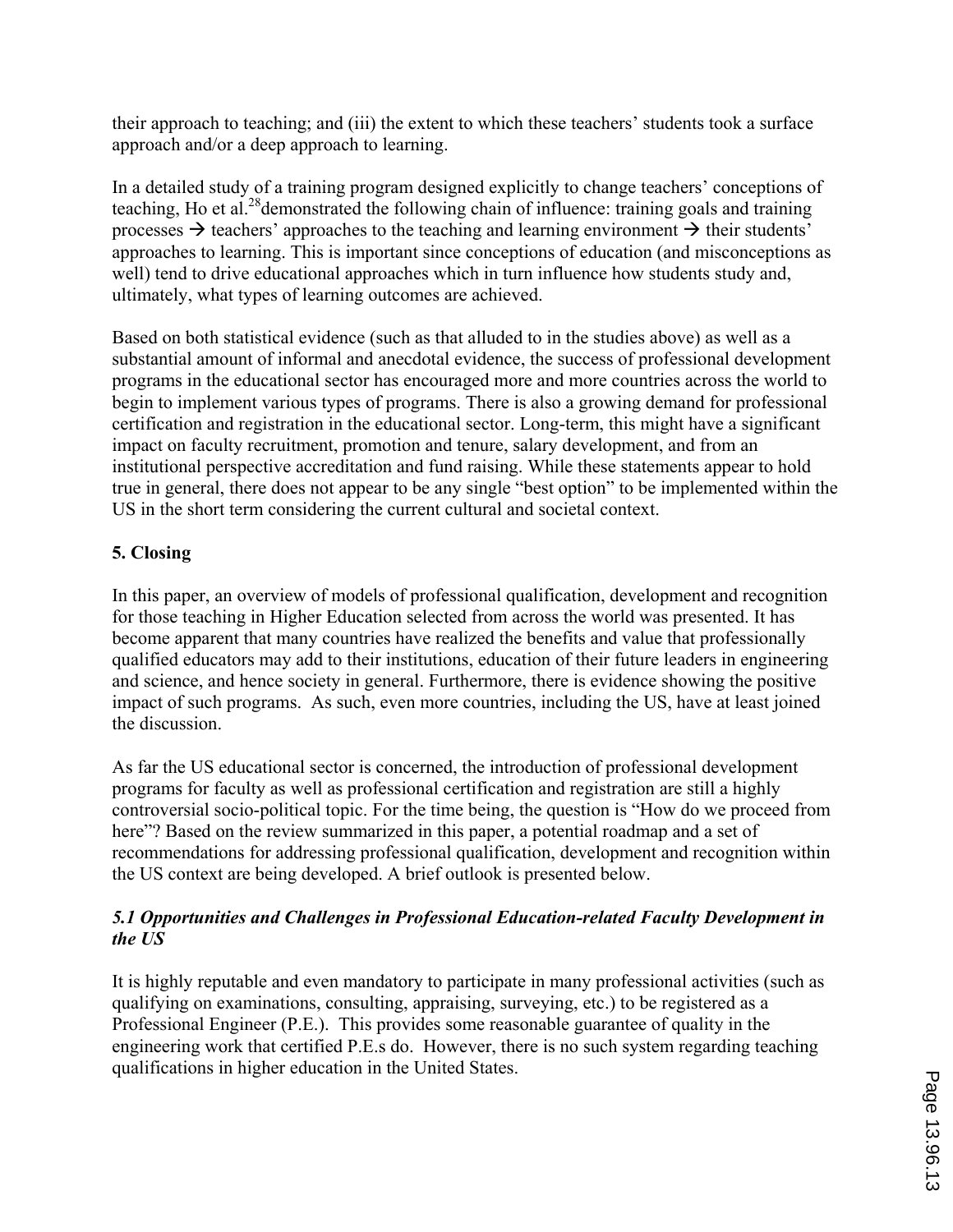In Utschig and Schaefer<sup>29</sup> opportunities and challenges relating to the concept of implementing a formal education-related faculty development program on a large scale are outlined through an exploration of the following questions: What would be the benefits of a formal educational professional qualification to US higher education institutions, their faculty and students, industry, and society as a whole? How can resources be synergistically integrated to support such an effort? What are the major challenges or barriers present that must be overcome in order to create such a system?

In response to these questions, the authors are developing a concept map to explore how faculty professional development in education could support and enhance the entire higher education community revolving around teaching and learning. They have also begun to summarize, within the US context, the pros and cons of a number of programs worldwide, and, finally, explore resources needed to establish such programs. Utilizing and reflecting upon the literature, major issues considered include the roles of various members in the higher education engineering community, the relationships between educational research, engineering faculty, and student learning outcomes, the various monetary support structures related to engineering education, and the implication of different models for reward structures related to teaching and learning.

### *5.2 Critical Elements for Future Programs Seeking to Establish Excellence in Engineering Education through Professional Qualification of Faculty Teaching in Higher Education*

Nationally, the engineering education community has advanced over the past several decades to a point where sufficient resources, knowledge, and expertise are available not only to meet the needs of but also to dramatically impact the performance expectations of faculty, students, employers, and institutions of higher education. Within this context, a professional qualification for educators could potentially be highly beneficial to the US higher education system.

In Utschig and Schaefer<sup>30</sup> three critical elements needed for any successful US program seeking to establish excellence in engineering education through professional qualification of faculty teaching in higher education are presented. Specifically, the following questions are addressed: Who could be sponsoring societies? How could communities of professional practice be built? What levels of qualification standards are feasible and appropriate? What are the minimum standards to be met (institutional, statewide and/or nationwide)? What are the potential elements of technical content of such programs? How could such programs actually be implemented in practice? Specifically, building on concepts well grounded in the literature, this work addresses the questions above within the context of three critical elements for future programs seeking to formally recognize excellence in engineering education.

- 1. Programs should evolve and be supported by a *nationally respected society or academy*.
- 2. Programs should be supported by *qualifying criteria or standards at several levels* of expertise with clear criteria at each level and should include both practicum and training components.
- 3. Programs should accommodate *flexibility in implementation.*

When developing any professional development program to support and recognize teaching excellence (whether in the US or elsewhere), carefully considering these critical elements will aid in producing measurable improvements in student learning outcomes and help foster vital and robust communities of practice within engineering education.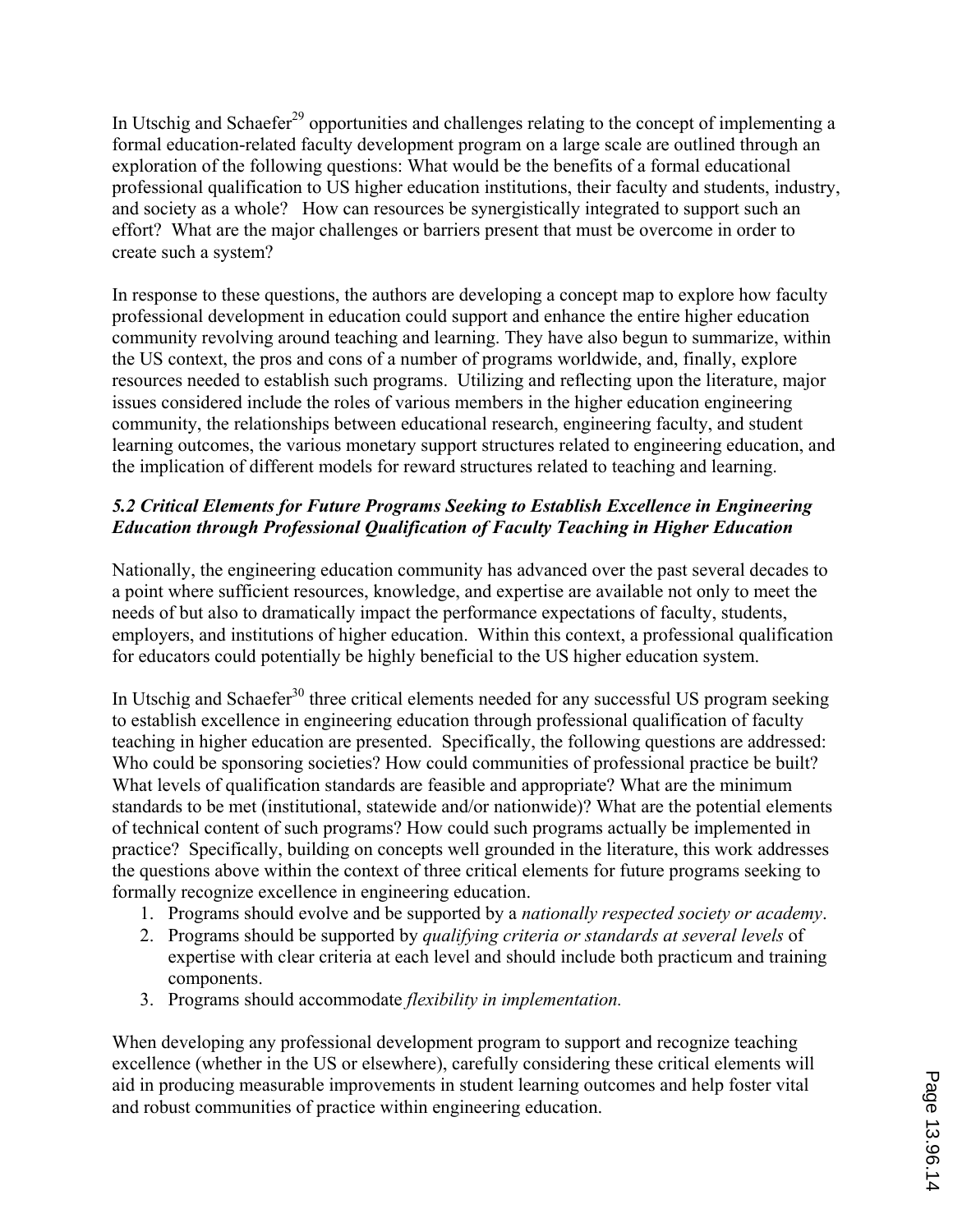#### **Bibliography**

- 1. Prince, M.J., R.M. Felder, and R. Brent, *Does Faculty Research Improve Undergraduate Teaching? An Analysis of Existing and Potential Synergies.* Journal of Engineering Education, 2007. **96**(4): p. 283-294.
- 2. Fortenberry, N. 2005. p. Results of discussion at ASEE 2005.<br>3. Fortennberry, N. chair, Panel discussion: Engineering Educa 3. Fortennberry, N. *chair, Panel discussion: Engineering Education R&D: Building Capacity and Building*
- *Community*. in *35th Annual Frontiers in Education Conference*. 2005. Indianapolis, IN.
- 4. Heywood, J. *chair, Special Session: Can Philosophy of Engineering Education Improve the Practice of Engineering Education?* in *37th Annual Frontiers in Education Conference*. 2007. Milwaukee, WI.
- 5. Smith, K.A., *Educational Philosophy.* Journal of Engineering Education, 2003. **92**(3): p. 203-205.
- 6. Cropley, D.H., *A Case for Compulsory Teaching Accreditation of Engineering Faculty.* IEEE Transactions on Education, 2003.
- 7. Gibbs, G. and M. Coffey, *The impact of training of university teachers on their teaching skills, their approach to teaching and the approach to learning of their students.* Active Learning in Higher Education, 2004. **5**(1): p. 87-100.
- 8. *Postgraduate Certificate in Learning and Teaching in Higher Education Course Handbook*. 2004, Durham University, UK: Centre for Learning Teaching & Research in Higher Education (CLTRHE).
- 9. *Postgraduate Certificate in Learning and Teaching in Higher Education EDUC40115 Foundations of Learning and Teaching – Module Guide*. 2004, Durham University, UK: Centre for Learning, Teaching and Research in Higher Education (CLTRHE).
- 10. *Postgraduate Certificate in Learning and Teaching in Higher Education EDUC40215 Scholarship of Learning and Teaching – Module Guide*. 2005, Durham University, UK: Centre for Learning, Teaching and Research in Higher Education (CLTRHE).
- 11. *Postgraduate Certificate in Learning and Teaching in Higher Education EDUC41030 Reflection on Learning and Teaching: Portfolio – Module Guide*. 2005, Durham University, UK: Centre for Learning, Teaching and Research in Higher Education (CLTRHE).
- 12. The Higher Education Academy, U.K. [cited 2008 January]; Available from: http://www.heacademy.ac.uk/
- 13. The International Society for Engineering Education. [cited 2008 January]; Available from: http://www.igip.info/
- 14. The European Society for Engineering Education. [cited 2008 January]; Available from: http://www.sefi.be/
- 15. Zadnik, M.G., et al. *A Teaching Quality Improvement Process: Implementing Change Using an Holistic Approach*. in *Higher Education Research and Development Society of Australasia Annual Conference*. 2004. Miri, Sarawak.
- 16. Yoshida, M., in *JSEE\_UT-SoE*. 2007.
- 17. The Secretary of State for Education and Skills, U.G. *The Future of Higher Education*. 2003 [cited 2008 January]; Available from: http://www.dfes.gov.uk/hegateway/uploads/White%20Pape.pdf.
- 18. Baume, D., *Supporting Portfolio Development*, in *Continuing Professional Development Series*. 2003, LTSN Generic Centre.
- 19. Schaefer, D. *Advising the Advisor: Professional Development of Junior Faculty*. in *ASEE Southeastern Section Annual Conference: Advancing Scholarship in Engineering Education: Lessons Learned from a Year of Dialogue*. 2007. Louisville, KY, USA.
- 20. UNESCO International Centre for Engineering Education (UICEE). [cited 2008 January]; Available from: http://www.eng.monash.edu.au/uicee/
- 21. National Academy of Engineering. [cited 2008 January]; Available from: http://www.nae.edu/nae/naehome.nsf
- 22. *personal communication*. 2007: Milwaukee, WI.
- 23. Boyer, E.L., *Scholarship Reconsidered: Priorities of the Professoriate*. 1990, Princeton, NJ: Carnegie Foundation for the Advancement of Teaching.
- 24. Purdue Univerisity Department of Engineering Education. [cited 2008 January]; Available from: https://engineering.purdue.edu/ENE/.